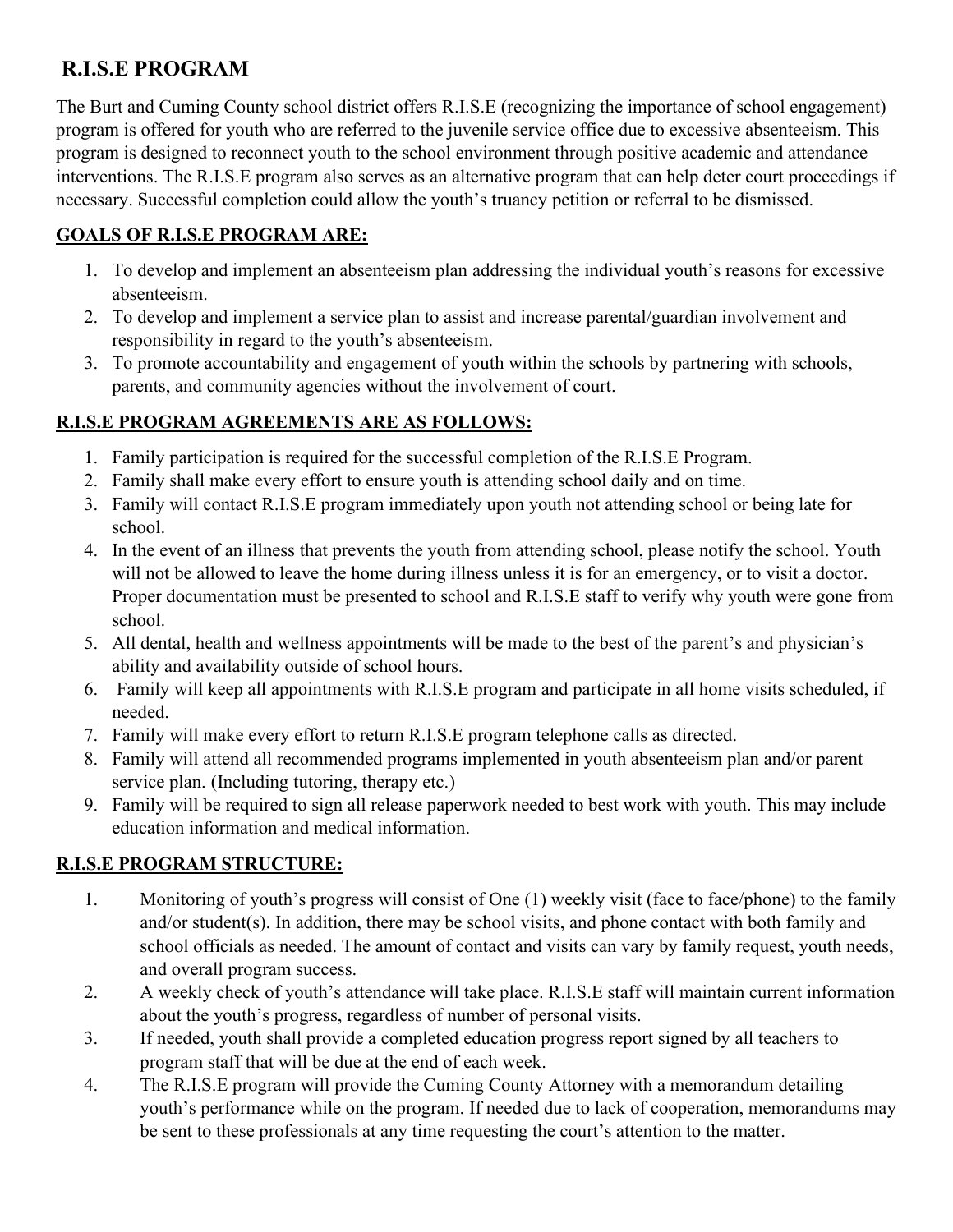#### **BEHAVIOR EXPECTATIONS:**

- 1. Youth are responsible for their school attendance and will be accountable for their whereabouts if attendance during a class period(s) is in question. Youth questioned on their attendance for any given time will be responsible for acquiring the necessary documentation to verify their school presence.
- 2. Youth will **work to maintain passing grades and to improve attendance.** In the event a youth receives disciplinary consequences, the family will immediately notify the R.I.S.E. program, by text or email.
- 3. In an event a youth receives consequences from school such as an out of school suspension that cannot be served in the school facilities, youth shall call the R.I.S.E program immediately.
- 4. Youth will remain substance free. Consumption of any alcoholic beverages and/or illegal narcotics is not allowed. Drug and alcohol testing may be performed randomly at the request of the R.I.S.E. program. Youth must submit to any test. In the event any drug or alcohol test provided indicates illegal use, consequence(s) will be issued.

# **MEDICAL:**

All physical and mental health diagnoses must be provided to the R.I.S.E program, including a list of up-to-date medications.

## **TRANSPORTATION:**

Parent/guardian and or youth shall be responsible for transportation to and from school and all meetings set with the school or R.I.S.E. program.

#### **CONSEQUENCES THAT MAY BE ISSUED:**

- 1. Youth will write a brief paper regarding why education is important.
- 2. Memo will be provided to county attorney advising youth's status as unsuccessful.

## **TERMINATION OF PROGRAM:**

Youth may be terminated from the R.I.S.E program for the following behaviors:

- Non-compliance with program's rules/expectations.
- Continued absences from school.
- Failure to maintain passing grades.
- Removal from youth home.
- Family moves out of R.I.S.E program jurisdiction.
- Substance abuse issues that need further attention by the court.
- Physical or sexual confrontation or harassment toward others.
- Any behavior that the R.I.S.E. staff determines to be inappropriate and/or any youth that is not taking advantage of the opportunity the program provides.